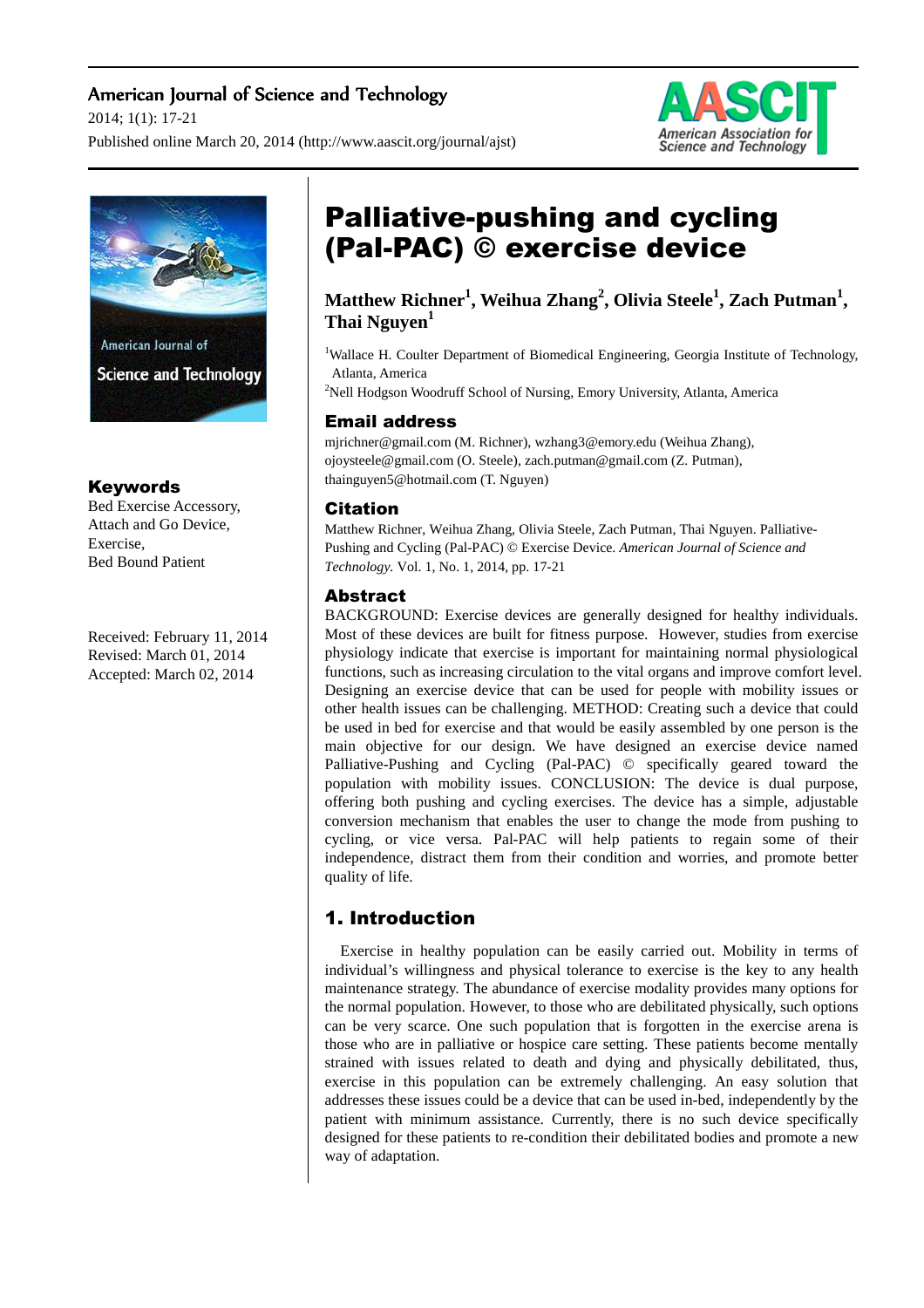#### 1.1. Mind/Body Integration from Birth to Death

Cancer, congestive heart failure, and chronic obstructive pulmonary disease comprise the majority of diseases that palliative and/or hospice care patients suffer from. Mind and body exercise has been emphasized as the most important part of maintaining healthy living throughout the life span. Mind/body exercise cannot be viewed separately; rather, it is mind/body integration. Other than the typical avoidance of bedsores and muscle atrophy resulting from prolonged disuse of the extremities, depression rates among these types of patients must be addressed. The life span for these particular palliative care patients are typically only 6- 12 months, so obtaining extreme fitness goals are not the primary focus of the device. Physical exercise will help distract patients from wherever their minds are and help promote mind/body health. The goal of this design was to develop a device that could be used to act as motivation for these patients, by providing a sense of independence and purpose for patients who are confined to their beds. Daily use of the device requires it to be durable, but comfortable for continued usage. It should also be easily assembled without using of outside help.

#### 1.2. Design Research/Investigation Methodologies

Prior to the designing process, random interviews of multiple patients in the palliative care unit at the Atlanta Veterans' Affairs Medical Center were conducted to gather information on specifics such as patients' needs and desires in the device. Specific questions that were asked included, but were not limited to, the following: "If there was an exercise machine recommended to you, would you use it?", "What sorts of exercises are your favorite?", "If you had an exercise device, where would you likely want to use it?", "Suppose you were promised some sort of reward for using the device, would this entice you to use it more often?". The answers given provided two main exercise design considerations; (1) the patients wanted a device that could be multimodal, (2) there was more emphasis on the need to work one extremity over another, mainly the patients wanted to work their lower extremities more so than their upper limbs. Patients also answered that they were interested in some form of "chair yoga", though we wanted to constrain the device to just the hospital bed in this phase of the design so as to achieve a more universal application.

The device is named Pal-PAC©, which stands for Palliative-Pushing and Cycling, stemming from its duel effects. The device needed to be portable, and can be securely fixed to the hospital bed, often in a palates fashion. One of the most important design considerations was how to achieve resistance for a cycling component. Patents No.929 and Patent No.223 are examples of using a fan and flywheel to provide resistance in an exercise device,

although a pulley system was used to rotate the fans or flywheel. $^{1,2}$  Any leg press design would have to be reliant on the surrounding structures, such as the footboard itself. The dimensions of the footboard, 35.5 x 15 inches, served as a template to constrict the design the device. To achieve resistance in the longitudinal direction, various kinds of springs were considered, such as torsion springs and compression springs, used in tandem. This creates an opening in the market that the team could design towards. Most in bed exercise device patents include cycling components, but do not have any resistive leg press capabilities.

#### 1.3. Engineering Design Specifications (EDS)

Anthropometric data was gathered for the target demographic, which were palliative care patients who were 50 years of age and older. The average range of length of the appendages was used in considering the range of adjustability of the device. The mean arm span for males within the target demographic, with a mean age of 66.9 years, is  $62.4 \pm 2.3$  inches.<sup>3</sup> The mean arm span of females within the target demographic, with a mean age of 62.4 years, is  $58.5 \pm 1.9$  inches.<sup>3</sup> The mean male knee height is  $18.9 \pm 1.0$  inches.<sup>3</sup> The mean female knee height of this is 17.6  $\pm$  0.9 inches.<sup>3</sup> The mean male sitting height is 32.9  $\pm$ 1.5 inches. The mean female sitting height is  $30.6 \pm 1.2$ inches.<sup>3</sup>Hand grip strength is a useful gauge of overall strength as it has been found to be correlated to various other muscle groups.<sup>4</sup> The average left- and right-hand grip strength of elderly men between the ages of 61 and 91 years ranges from 10 to 46 kg.<sup>5</sup> The average left- and righthand grip strength of women in the same age group is approximately 20  $\pm$  4.0 kg.<sup>5</sup> These values were used to determine the maximum weight the machine should be as seen in Table 1.

A standard Hill-Rom VersaCare® Med Surg Bed system was used to constrain the size limit of the device. The bed sleeping area was measured using a tape measure. The dimensions are 35.5" x 75" but can be extended to 35.5" x 86" to accommodate taller patients. With regards to the anthropometric data, 90% of patients in this design scope will not cover the whole sleeping area. This allows for the footprint of the device to have a maximum dimension of 35.5" x 15" to be used at the footboard (or base) of the bed. The height limit will vary with the restrictions of weight and material.

Manufacturing cost was calculated based on similar product comparison. Typical small exercise machines cost between 90-110 dollars, dependent on the exercise and the added components such as calories burned and distance traveled. Because of these competitive products, the target cost of the proposed device will be the average of similar products with similar components, which is approximately \$100.00. The target manufacturing cost will be at least below the target cost by  $15\%$ .<sup>6,7</sup> Manufacturing costs will be alleviated through manufacturing processes and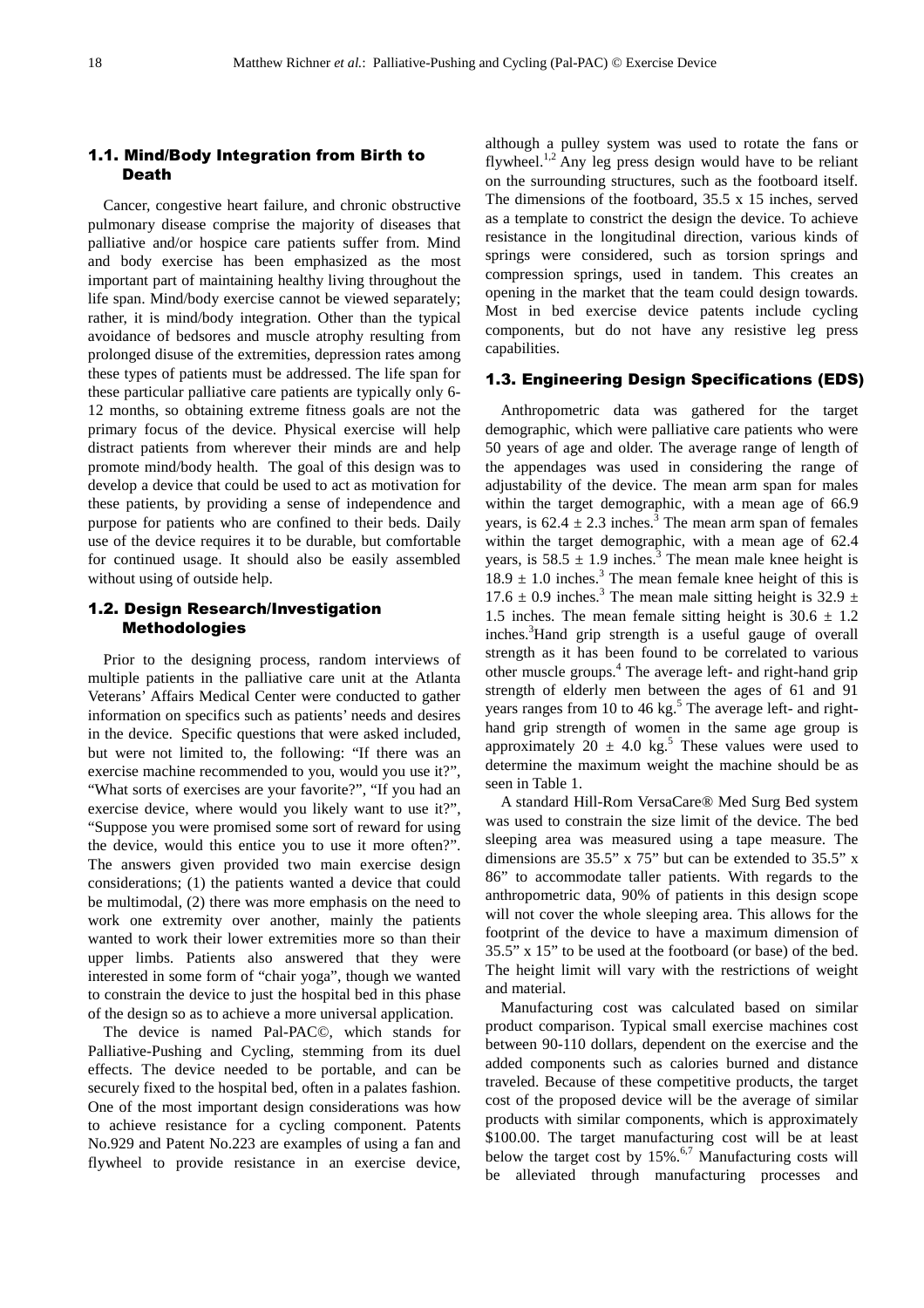purchasing raw bulk material. Similar to other portable exercise machines, this device will have a standard 1-year warranty and will be packaged pre-assembled and stored at room temperature.<sup>6</sup> As it is not considered "durable medical equipment", the device would not be covered in many insurance policies.

*Table 1. Pal-PACparameters and specifications.*

| <b>PARAMETER</b>          | <b>METRIC</b>                                                                                                  |  |  |  |
|---------------------------|----------------------------------------------------------------------------------------------------------------|--|--|--|
| <b>Size</b>               | Maximum $(1 x w)$ : 15 in. x 35.5 in.                                                                          |  |  |  |
| Weight                    | Maximum: $20$ lbs                                                                                              |  |  |  |
| Safety                    | FDA Standards                                                                                                  |  |  |  |
| Adjustable                | Height Range: $54$ in. $-78$ in.<br>Arm Span Range: 54 in. - 72 in.                                            |  |  |  |
| <b>Manufacturing Cost</b> | $$100 \pm 15\%$                                                                                                |  |  |  |
| Power Requirement         | Voltage Range: 100-240V AC for<br>rechargeable batteries 20<br>(Dependent<br>choice<br>of<br>on<br>components) |  |  |  |
| Leg Press Resistance      | $15$ ft-lbs                                                                                                    |  |  |  |

By clinical observation, we concluded that it was necessary for the device to include both a leg press mechanism as well as a cycling mechanism for exercise variability. The device originally had a 50 ft-lb gas spring resistance system to accommodate the hospital bed. The leg resistance was later changed to a 15 ft-lb gas spring, which offered increasing resistance as the spring is compressed to accommodate for the patient's usage.

## 2. Design Concepts

Four concept designs were considered after researching prior art, the details of each are as follows. Design concept 1 was a portable, torsion spring push pedal system that hooks onto the footboard of the bed, and included resistance band attachments for arm exercises. Design concept 2 was a collapsible cycling device that utilized electromagnetic or centrifugal force to create pedal resistance. Design concept 3 was a dual exercise machine that contained a roll out mat for user support and would be able to switch between cycling and leg presses. Design concept 4 was a fully collapsible, portable, spring resistance joint exercise device that could be used for the arms or legs depending on the position of the device. The four design concepts can be seen in Figure 1.

*Table 2. Pugh Decision Matrix analyzing the various design concepts on each criterion compared to a simple cycling machine such as that of Patent No. '571.* 

| Criteria                    | Weight $(\% )$ | Design 1 | Design 2                 | Design 3 | Design 4                 | <b>Final Design</b> | <b>Simple Cycling Machine</b> |
|-----------------------------|----------------|----------|--------------------------|----------|--------------------------|---------------------|-------------------------------|
| Size                        | 12.5           | $-1$     | $\overline{\phantom{0}}$ | - 1      |                          |                     |                               |
| Weight                      | 12.5           |          |                          |          |                          |                     |                               |
| Safety                      | 15             |          |                          |          |                          |                     |                               |
| <b>Usability Range</b>      | 10             |          |                          |          |                          |                     |                               |
| Price                       | 7.5            |          |                          |          |                          |                     |                               |
| <b>Exercise Variability</b> | 10             |          |                          | 1.5      | $\Omega$                 |                     |                               |
| Enjoyment                   | 12.5           |          |                          |          | $\Omega$                 |                     |                               |
| Interest                    | 12.5           |          |                          |          | $\Omega$                 |                     |                               |
| Aesthetics                  | 7.5            |          |                          |          | $\overline{\phantom{a}}$ |                     |                               |
| Net Score:                  | 100            | 0.625    | 0.6                      | 0.375    | 0.35                     | 0.925               |                               |
| Rank                        | ---------      |          |                          |          |                          |                     | N/A                           |

All design concepts were taken into consideration and a Pugh decision matrix was used to weigh out each design. Aspects of each design that were evaluated through the matrix, in order of importance were: safety, size, weight, usability range, exercise variability, price, and aesthetics. A generic cycling machine was used as the simplest reference to compare with the design concepts. After analysis through the Pugh Matrix, it was determined which design concepts were most viable and how the synergetic design fared with the individual designs, as seen in Table 2. As a result, different design concepts from each individual design were used to make up the first prototype. The device incorporated both cycling and leg press exercises, of which each operated independently. The user has the option to switch between cycling and push. Both the pedals and the leg press exercise can use a joint resistance system or two independent resistance systems. Ideally, the joint resistance system is preferred as to reduce manufacturing cost, device

weight, and possible mechanical system errors. The whole system will be packaged into a lightweight, durable case of which the patient can carry with a maximum weight of 20 lbs. There will be minimal assembly for each use so the patient can set-up and store the device with ease.

#### 3. Final Design

The final design of the device consisted of a multimodal cycling and leg press device that would simulate bicycling, lunges, and squats, while the user remained in a supine or reclined position in the hospital bed. This was accomplished by having an axle that held crank arms and pedals to apply resistance from the exercise device to the user's legs. The position of the pedals needed to be adjustable in order for them to be able to be on the same plane and axis for when the user wishes to perform leg presses. Human factors, such as safety, usability and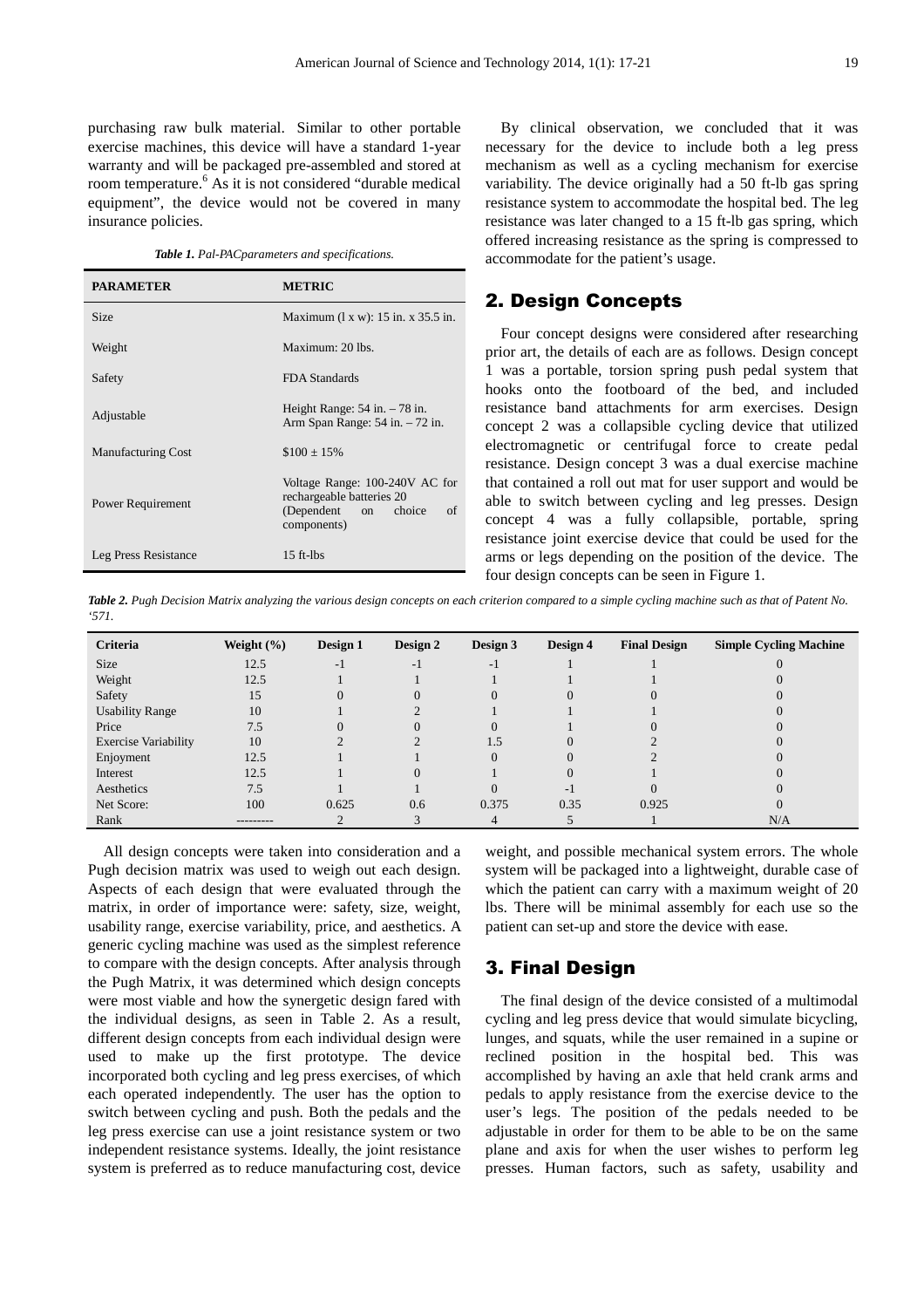various other restraints were taken into account when creating the final design of the device. Size and weight were still of much concern, as the user would need to be able to pick up and move the device as needed for use and storage. Thus the final device was constrained to 20 pounds, with overall dimensions of 14 x 4 x 10 inches when collapsed, and 22 x 4 x 10 inches when fully extended (in the cycling position). The device needed a means to guide it back and forth as the user performed leg presses/lunges that would maintain the device's structural integrity. Making the device safe was of the utmost importance, as is the case with any device design that will have human interaction. To ensure a high level of safety, all parts were designed to move easily when required to move, and to remain stationary or fixed when necessary. All edges and corners of the device were designed to be smooth or rounded, so as to not bring harm to the user. Levels of resistance were chosen to be within certain scopes, as previously mentioned in the EDS section, so as to not overstrain the user, but to provide a sensible amount for exercise.

### 4. Prototype

Each component needed to be sturdy and durable enough to endure continual, frequent use. For the purpose of prototyping, most components would be fabricated from aluminum, since it is fairly durable, affordable, lightweight, and easy to cut or otherwise form or manipulate. The materials for the final marketed device would be high durability plastic, such as polypropylene, which would also make the device lighter and more cost effective to produce. These plastic parts would likely be produced by an injection molding process. Components that could be bought and integrated into the device, such as bearings, pedals, springs, resistance unit, slides or rails, etc. would be purchased and incorporated into the prototype in order to properly demonstrate the functionality of the overall design of the device within the time frame given. While the original prototyped model, discussed and shown in the following section, cost roughly \$200 to construct, if the device were to be carried into the manufacturing phase, projected market cost of the device would be around \$100  $\pm$  15%. This price range is based off of similar products on the market and the manufacturing methods previously discussed.<sup>6</sup>

As seen in figures 2 and 3, a functional prototype was designed and constructed to give a definitive representation of the device's size, usage, and functionality. Special crank arms were designed to give the unit the ability to have the pedals on the same plane and axis for when the user wishes to perform leg presses. This is accomplished via shafts cut out of the crank arms, in which the axle and pedals can be adjusted to the proper position needed for the desired exercise; for switching from cycling/lunges to leg press, the user loosens the bolts of both pedals and one of the axle bolts, then spins the loosened crank arm 180˚ in phase and slides both pedals toward the axle and re-tighten the bolts.

A magnetic resistance unit was used to create cycling resistance, and a locking gas spring was used to create resistance for the leg press portion of the device. Steel drawer slides were used as a means of support between the two sections of the device, as well as to guide the device as the user performed leg press/lunges. An acrylic key was fabricated that could be inserted beneath the locking mechanism on the spring in order for the patient to switch easily between cycling and leg press/lunges. An aluminum structure and polycarbonate enclosure was constructed to house and provide support for all of the internal components.



*Figure 1.3. D rendering of prototype model.* 



*Figure 2. Photograph of device being demoed on actual hospital bed.* 

The prototype also has a Wi-Fi-capable microcontroller to collect usage data from the device. The data collection was accomplished via the use of a reed switch for the cycling portion, and a gyroscope/accelerometer sensor for the leg press portion. An LED module was incorporated in order to show data collection was occurring, shining red when the device was on but not in use, green when the microcontroller was collecting cycling RPM data, and blue when the device was collecting distance/repetition data during leg presses or lunges. This data would be exported wirelessly to an external app running on a tablet or smartphone to give the user detailed, useful feedback as well as make the device more stimulating and interactive. The possibility of incorporating this data into some sort of game to further encourage the patients to use the device is something the team wishes to explore further. The data could also be sent to a different app for the doctors and nurses in order to keep track of patients' progress and use of the device for the keeping of medical records.

#### 5. Future Improvements

The next steps in improving this device would be to